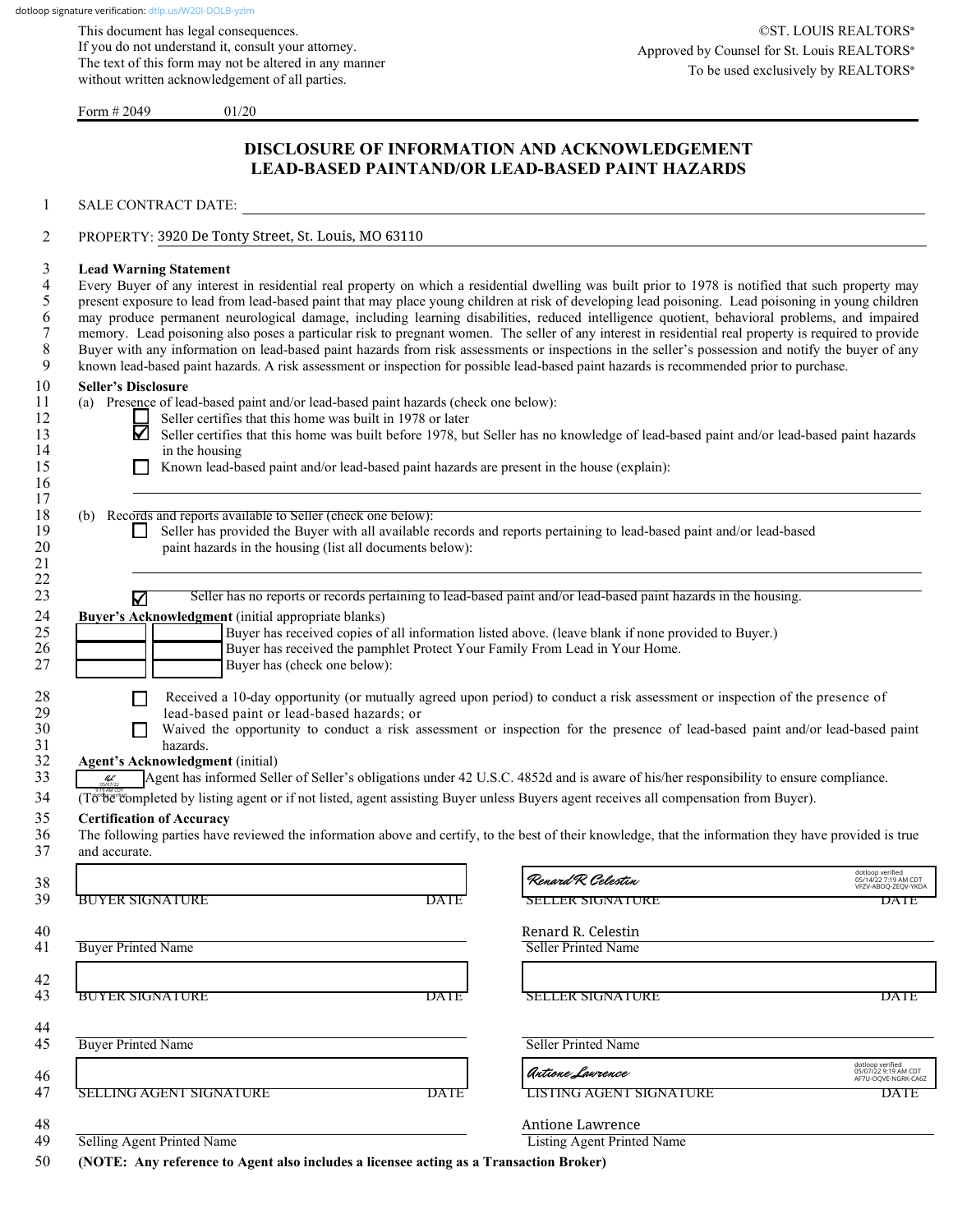This document has legal consequences. If you do not understand it, consult your attorney. The text of this form may not be altered in any manner without written acknowledgement of all parties.

Form  $\# 2091$  01/20

## **SELLER'S DISCLOSURE STATEMENT**

|     | To be completed by <b>SELLER</b> concerning 3920 De Tonty Street, St. Louis, MO 63110<br>(Property Address) located                                                                                  |
|-----|------------------------------------------------------------------------------------------------------------------------------------------------------------------------------------------------------|
|     | (if incorporated), County of St. Louis City<br>, Missouri.<br>in the municipality of St. Louis                                                                                                       |
|     | Note: If Seller knows or suspects some condition which might lower the value of the property being sold or adversely affect                                                                          |
|     | Buyer's decision to buy the property, then Seller needs to disclose it. This statement will assist Buyer in evaluating the property                                                                  |
|     | being considered. Real estate brokers and agents involved in the sale do not inspect the property for defects, and they cannot                                                                       |
|     | guarantee the accuracy of the information in this form.                                                                                                                                              |
|     | TO SELLER: Your truthful disclosure of the condition of your property gives you the best protection against future charges                                                                           |
|     | that you violated your legal obligation to Buyer by concealing a material defect(s), lead-based paint, use as a site for                                                                             |
|     | methamphetamine production or storage and/or any other disclosure required by law. Your knowledge of the property prior to                                                                           |
|     | your ownership may be relevant. In the case of a material defect, for example, if information that you possess indicates some                                                                        |
|     | persistent pattern of a problem not completely remedied, such information should be included in this disclosure in order to                                                                          |
|     | achieve full and honest disclosure. Your answers or the answers you fail to provide, either way, may have legal consequences,                                                                        |
|     | even after the closing of the sale. This questionnaire should help you meet your disclosure obligation, but it may not cover all                                                                     |
|     | aspects of your property. If you know of or suspect some condition which would substantially lower the value of the property,                                                                        |
|     | impair the health or safety of future occupants, or otherwise affect Buyer's decision to buy your property, then use the space at                                                                    |
|     | the end of this form to describe that condition.                                                                                                                                                     |
|     | TO BUYER: THIS INFORMATION IS A DISCLOSURE ONLY AND IS NOT INTENDED TO BE A PART OF ANY                                                                                                              |
|     | CONTRACT BETWEEN BUYER AND SELLER. If you sign a contract to purchase the property, that contract, and not this                                                                                      |
|     | disclosure statement, will provide for what is to be included in the sale. So, if you expect certain items, appliances, or equipment                                                                 |
|     | included, you must specify them in the contract. Since these disclosures are based on the Seller's knowledge, you cannot be sure                                                                     |
|     | that there are, in fact, no problems with the property simply because the Seller is not aware of them. The answers given by the                                                                      |
|     | Seller are not warranties of the condition of the property. Thus, you should condition your offer on a professional inspection of                                                                    |
|     | the property. You may also wish to obtain a home protection plan/warranty. Due to the variety of insurance, requirements,                                                                            |
|     | products, and arrangements Buyer should contact appropriate party to determine insurance coverage needed.                                                                                            |
|     | Conditions of the property that you can see on a reasonable inspection should either be taken into account in the purchase price                                                                     |
|     | or you should make the correction of these conditions by the Seller a requirement of the sale contract.                                                                                              |
|     |                                                                                                                                                                                                      |
|     | SUBDIVISION, CONDOMINIUM, VILLA, CO-OP OR OTHER SHARED COST DEVELOPMENT (if applicable)                                                                                                              |
| (a) | Development Name                                                                                                                                                                                     |
| (b) | Contact<br>Phone                                                                                                                                                                                     |
|     | Type of Property: (check all that apply) Single-Family Residence Multi-Family Condominium Townhome                                                                                                   |
|     | $\Box$ Villa $\Box$ Co-Op                                                                                                                                                                            |
| (c) | Mandatory Assessment: #                                                                                                                                                                              |
|     | per: $\square$ month $\square$ quarter $\square$ half-year $\square$ year<br>per: $\square$ month $\square$ quarter $\square$ half-year $\square$ year<br>$\frac{\$}{\$}$<br>Mandatory Assessment: # |
| (d) | Mandatory Assessment(s) include:                                                                                                                                                                     |
|     | $\Box$ entrance sign/structure<br>snow removal of common area<br>$\Box$ street maintenance<br>$\Box$ common ground                                                                                   |
|     | $\Box$ snow removal specific to this dwelling $\Box$ landscaping of common area<br>$\Box$ landscaping specific to this dwelling                                                                      |
|     | $\Box$ tennis court $\Box$ exercise area $\Box$ reception facility $\Box$ water $\Box$ sewer $\Box$ trash removal<br>$\Box$ clubhouse $\Box$ pool                                                    |
|     | $\Box$ doorman $\Box$ cooling $\Box$ heating<br>$\Box$ security<br>□ elevator □ other common facility                                                                                                |
|     | $\Box$ assigned parking space(s): how many identified as<br>Some insurance<br>$\Box$ real estate taxes                                                                                               |
|     | $\Box$ other specific item(s):                                                                                                                                                                       |
|     | Exterior Maintenance of this dwelling covered by Assessment:                                                                                                                                         |
| (e) | Optional Assessment(s)/Membership(s) Please explain<br><u> 1989 - Johann Barn, mars ar breithinn ar chuid ann an t-Alban ann an t-Alban ann an t-Alban ann an t-Alban a</u>                          |
|     |                                                                                                                                                                                                      |
| (f) | Are you aware of any existing or proposed special assessments? $\Box$ Yes $\nabla$ No                                                                                                                |
| (g) | Are you aware of any special taxes and/or district improvement assessments? $\Box$ Yes $\nabla$ No                                                                                                   |
| (h) | Are you aware of any condition or claim which may cause an increase in assessment or fees? $\Box$ Yes $\nabla$ No                                                                                    |
| (i) | Are you aware of any material defects in any common or other shared elements? $\Box$ Yes $\Box$ No                                                                                                   |
| (j) | Are you aware of any existing indentures/restrictive covenants? □ Yes □ No                                                                                                                           |
| (k) | Are you aware of any violation of the indentures/restrictions by yourself or by others? $\Box$ Yes $\Box$ Yo                                                                                         |
| (1) | Is there a recorded street/road maintenance agreement? $\Box$ Yes $\nabla$ No                                                                                                                        |
| (m) | Please explain any "Yes" answer you gave for (e), $(f)$ , $(g)$ , $(h)$ , $(i)$ , $(j)$ or $(k)$ above:                                                                                              |
|     |                                                                                                                                                                                                      |
|     |                                                                                                                                                                                                      |
|     | Page 1 of 6<br>RRC<br>Initials BUYER and SELLER acknowledge they have read this page                                                                                                                 |
|     |                                                                                                                                                                                                      |

 **BUYER BUYER SELLER SELLER**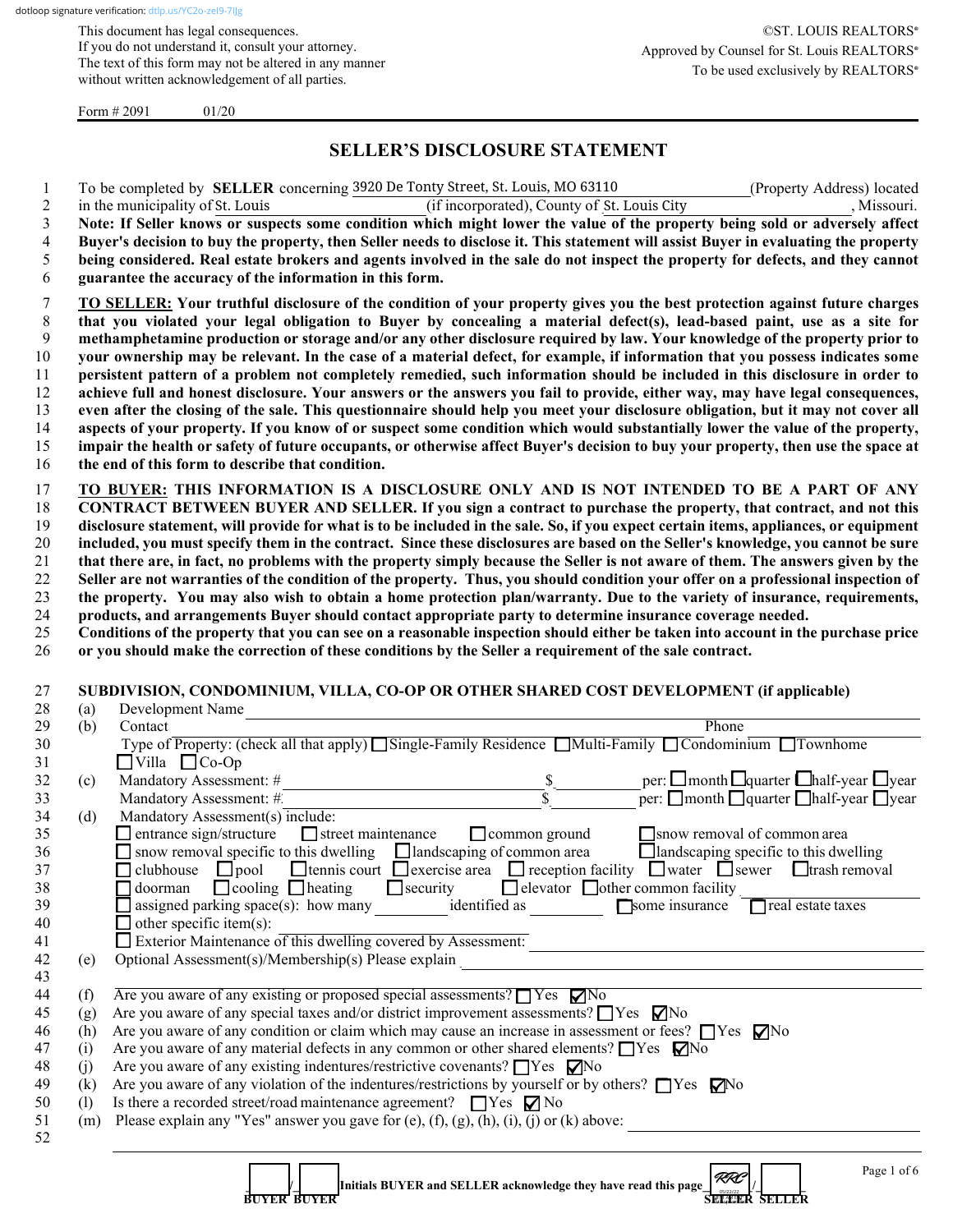dotloop signature verification: dtlp.us/YC2o-zel9-7IJg

| 53         |                | <b>UTILITIES</b>                                     |                                                                                                                                           |                                                                                                                                           |                                                                                                                                                                                                        |
|------------|----------------|------------------------------------------------------|-------------------------------------------------------------------------------------------------------------------------------------------|-------------------------------------------------------------------------------------------------------------------------------------------|--------------------------------------------------------------------------------------------------------------------------------------------------------------------------------------------------------|
| 54         | <b>Utility</b> |                                                      | <b>Current Provider</b>                                                                                                                   |                                                                                                                                           |                                                                                                                                                                                                        |
| 55<br>56   |                | Gas/Propane:N/A<br>Electric:Ameren                   |                                                                                                                                           |                                                                                                                                           | if Propane, is tank □ Owned □ Leased                                                                                                                                                                   |
| 57         |                | Water: St. Louis Water Company                       |                                                                                                                                           |                                                                                                                                           |                                                                                                                                                                                                        |
| 58         |                | Sewer: MSD                                           |                                                                                                                                           |                                                                                                                                           |                                                                                                                                                                                                        |
| 59         |                | Trash: City of St. Louis                             |                                                                                                                                           |                                                                                                                                           |                                                                                                                                                                                                        |
| 60         |                | Recycle: City of St. Louis                           |                                                                                                                                           |                                                                                                                                           |                                                                                                                                                                                                        |
| 61         |                | Internet: N/A                                        |                                                                                                                                           |                                                                                                                                           |                                                                                                                                                                                                        |
| 62         |                | Phone: N/A                                           |                                                                                                                                           |                                                                                                                                           |                                                                                                                                                                                                        |
| 63         |                |                                                      |                                                                                                                                           |                                                                                                                                           | HEATING, COOLING AND VENTILATING (Seller is not agreeing that all items checked are being offered for sale.)                                                                                           |
| 64         | (a)            |                                                      |                                                                                                                                           | Heating Equipment: $\Box$ Forced Air $\Box$ Hot Water Radiators $\Box$ Steam Radiators $\Box$ Radiant $\Box$ Baseboard                    |                                                                                                                                                                                                        |
| 65<br>66   | (b)            |                                                      | Source of heating: $\blacksquare$ Electric $\blacksquare$ Natural Gas $\blacksquare$ Propane $\blacksquare$ Fuel Oil $\blacksquare$ Other | Type of air conditioning: $\Box$ Central Electric $\Box$ Central Gas $\Box$ Window/Wall (Number of window units                           |                                                                                                                                                                                                        |
| 67         | (c)<br>(d)     |                                                      | Areas of house not served by central heating/cooling: Attic                                                                               |                                                                                                                                           |                                                                                                                                                                                                        |
| 68         | (e)            |                                                      |                                                                                                                                           | Additional: Humidifier <i>Helectronic Air Filter Media Filter Hattic Fan</i> Dother: 3 ceiling fans in bedrooms                           |                                                                                                                                                                                                        |
| 69         | (f)            |                                                      |                                                                                                                                           |                                                                                                                                           | Are you aware of any problems or repairs needed with any item in this section? $\Box$ Yes $\Box$ No If "Yes", please explain                                                                           |
| 70         |                |                                                      |                                                                                                                                           |                                                                                                                                           |                                                                                                                                                                                                        |
| 71         | (g)            | Other details:                                       |                                                                                                                                           |                                                                                                                                           |                                                                                                                                                                                                        |
| 72         |                | <b>FIREPLACE(S)</b>                                  |                                                                                                                                           |                                                                                                                                           |                                                                                                                                                                                                        |
| 73         | (a)            |                                                      |                                                                                                                                           |                                                                                                                                           | Type of fireplace: UWood Burning UVented Gas Logs UVent Free Gas Logs UWood Burning Stove UNatural Gas UPropane                                                                                        |
| 74         | (b)            | Type of flues/venting:                               |                                                                                                                                           |                                                                                                                                           |                                                                                                                                                                                                        |
| 75         |                |                                                      |                                                                                                                                           | □ Functional: (properly vented for wood burning and vented gas logs) Number of fireplace(s)                                               | Location(s)                                                                                                                                                                                            |
| 76         |                |                                                      | $\blacksquare$ Non-Functional: Number of fireplace(s)2                                                                                    |                                                                                                                                           | Location(s)1st Flr Please explain Property purchased in this condition<br>Are you aware of any problems or repairs needed with any item in this section? $\Box$ Yes $\Box$ No If "Yes", please explain |
| 77<br>78   | (c)            |                                                      |                                                                                                                                           |                                                                                                                                           |                                                                                                                                                                                                        |
|            |                |                                                      |                                                                                                                                           |                                                                                                                                           |                                                                                                                                                                                                        |
| 79<br>80   | (a)            |                                                      | Water Heater: Electric Natural Gas Propane Tankless Other:                                                                                | PLUMBING SYSTEM, FIXTURES AND EQUIPMENT; POOL/SPA/POND/LAKE/HOT TUB                                                                       |                                                                                                                                                                                                        |
| 81         | (b)            | Ice maker supply line: $\Box$ Yes $\nabla$ No        |                                                                                                                                           |                                                                                                                                           |                                                                                                                                                                                                        |
| 82         | (c)            | Jet Tub: $\Box$ Yes $\Box$ No                        |                                                                                                                                           |                                                                                                                                           |                                                                                                                                                                                                        |
| 83         | (d)            |                                                      | Swimming Pool/Spa/Hot Tub: ■ Yes ■ No                                                                                                     |                                                                                                                                           |                                                                                                                                                                                                        |
| 84         |                |                                                      |                                                                                                                                           | (If Yes, attach Form #2180, Pool/Spa/Pond/Lake Addendum to Seller's Disclosure Statement)                                                 |                                                                                                                                                                                                        |
| 85         | (e)            |                                                      |                                                                                                                                           | Lawn Sprinkler System: Nes No If yes, date of last backflow device inspection certificate:                                                |                                                                                                                                                                                                        |
| 86         | (f)            |                                                      |                                                                                                                                           | Are you aware of any problems or repairs needed in the plumbing system? No If "Yes", please explain                                       |                                                                                                                                                                                                        |
| 87         |                |                                                      |                                                                                                                                           |                                                                                                                                           |                                                                                                                                                                                                        |
| 88         |                |                                                      |                                                                                                                                           | WATER (If well exists, attach Form #2165, Septic/Well Addendum to Seller's Disclosure Statement)                                          |                                                                                                                                                                                                        |
| 89         |                |                                                      | (b) If Public, identify the utility company: St. Louis Water Company                                                                      | (a) What is the source of your drinking water? $\Box$ Public $\Box$ Community $\Box$ Well $\Box$ Other (explain)                          |                                                                                                                                                                                                        |
| 90<br>91   | (c)            |                                                      |                                                                                                                                           | Do you have a softener, filter or other purification system? $Yes$ No Downed Leased/Lease Information                                     |                                                                                                                                                                                                        |
| 92         | (d)            |                                                      |                                                                                                                                           |                                                                                                                                           | Are you aware of any problems relating to the water system including the quality or source of water or any components such as                                                                          |
| 93         |                |                                                      | the curb stop box? $\Box$ Yes $\Box$ No If "Yes", please explain                                                                          |                                                                                                                                           |                                                                                                                                                                                                        |
| 94         |                |                                                      |                                                                                                                                           |                                                                                                                                           | SEWERAGE (If Septic or Aerator exists, attach Form #2165, Septic/Well Addendum to Seller's Disclosure Statement)                                                                                       |
| 95         | (a)            |                                                      |                                                                                                                                           |                                                                                                                                           | What is the type of sewerage system to which the house is connected? $\Box$ Public $\Box$ Private $\Box$ Septic $\Box$ Aerator $\Box$ Other                                                            |
| 96         |                | If "Other" please explain                            |                                                                                                                                           |                                                                                                                                           |                                                                                                                                                                                                        |
| 97         | (b)            |                                                      |                                                                                                                                           | Is there a sewerage lift system? These Mo If "Yes", is it in good working condition? These No                                             |                                                                                                                                                                                                        |
| 98         | (c)            |                                                      | When was the septic/aerator system last serviced?                                                                                         |                                                                                                                                           |                                                                                                                                                                                                        |
| 99         | (d)            |                                                      |                                                                                                                                           |                                                                                                                                           | Are you aware of any leaks, backups, open drain lines or other problems relating to the sewerage system? TYes Mo                                                                                       |
| 100        |                | If "Yes", please explain                             |                                                                                                                                           |                                                                                                                                           |                                                                                                                                                                                                        |
| 101        |                |                                                      |                                                                                                                                           | APPLIANCES (Seller is not agreeing that all items checked are being offered for sale.)                                                    |                                                                                                                                                                                                        |
| 102        | (a)            |                                                      |                                                                                                                                           | Electrical Appliances and Equipment: $\Box$ Electric Stove/Range/Cook top $\Box$ Oven $\Box$ Built-in Microwave Oven                      |                                                                                                                                                                                                        |
| 103<br>104 |                | Dishwasher                                           | Garbage Disposal                                                                                                                          | Trash Compactor<br>$\blacksquare$ Ceiling Fan(s) $\blacksquare$ Intercom System $\blacksquare$ Central Vacuum System $\blacksquare$ Other | $\blacksquare$ Wired smoke alarms $\blacksquare$ Electric dryer (hook up)                                                                                                                              |
| 105        | (b)            |                                                      | Gas Appliances & Equipment: Natural Gas Propane                                                                                           |                                                                                                                                           | <u> 1989 - Johann Stein, mars an de Francisco (f. 19</u>                                                                                                                                               |
| 106        |                |                                                      |                                                                                                                                           | □ Oven □ Gas Stove/Range/Cook top □ Exterior Lights □ Barbecue □ Water heater □ Tankless Water Heater                                     |                                                                                                                                                                                                        |
| 107        |                | $\Box$ Gas dryer (hook up) $\Box$ Other              |                                                                                                                                           |                                                                                                                                           |                                                                                                                                                                                                        |
|            |                |                                                      |                                                                                                                                           |                                                                                                                                           |                                                                                                                                                                                                        |
| 108        | (c)            | Other Equipment: □TV Antenna                         |                                                                                                                                           | □ Cable Wiring □ Phone Wiring □ Network/Data Wiring                                                                                       |                                                                                                                                                                                                        |
| 109        |                | $\blacktriangleright$ Electric Garage Door Opener(s) | Number of controls                                                                                                                        |                                                                                                                                           |                                                                                                                                                                                                        |
| 110        |                |                                                      | Security Alarm System Owned Leased /Lease information:                                                                                    |                                                                                                                                           |                                                                                                                                                                                                        |
|            |                |                                                      |                                                                                                                                           | Initials BUYER and SELLER acknowledge they have read this page                                                                            | Page 2 of 6<br>RRC                                                                                                                                                                                     |
|            |                |                                                      | <b>BUYER BUYER</b>                                                                                                                        |                                                                                                                                           | <b>SEETER SELLER</b>                                                                                                                                                                                   |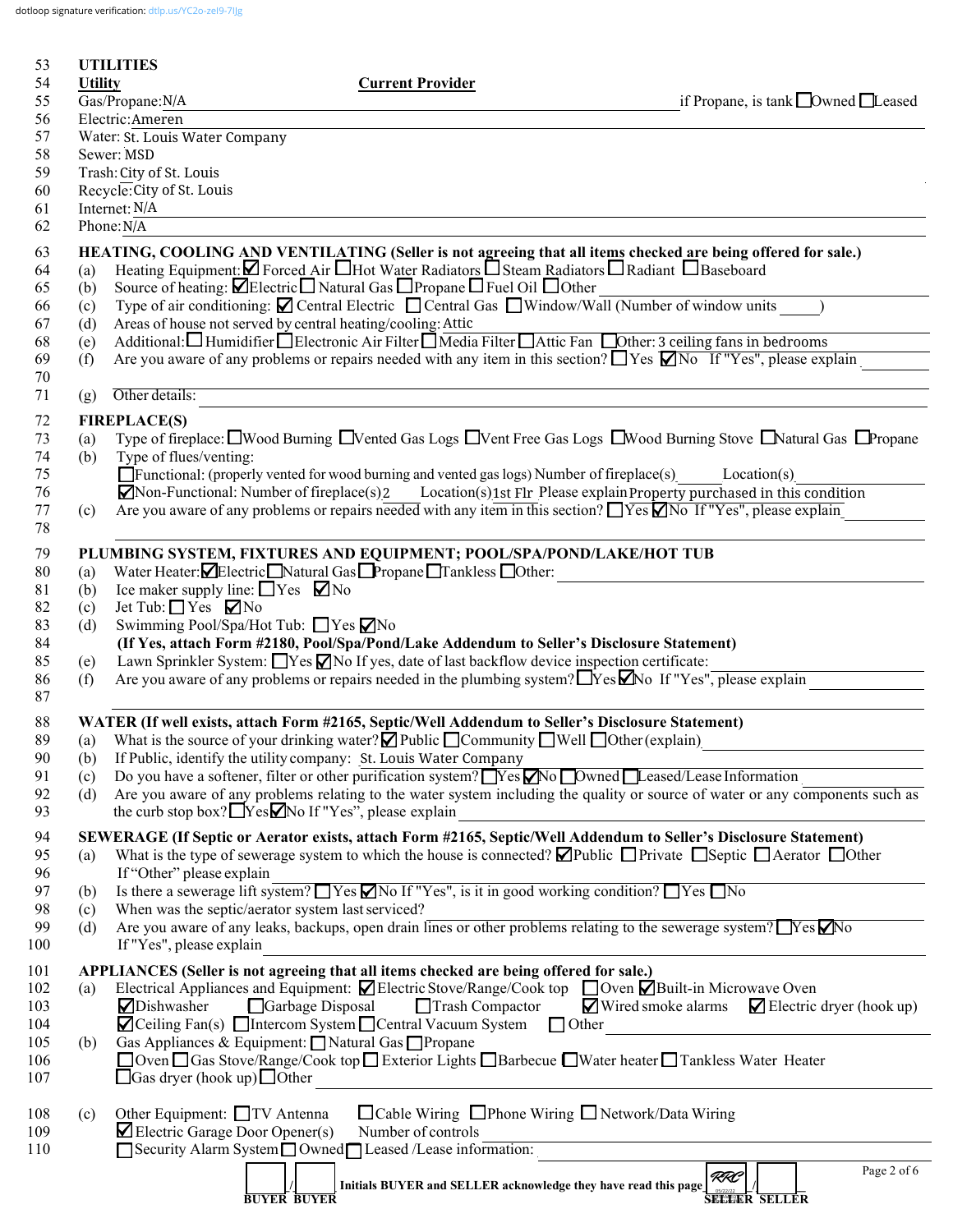| 111        |            | Satellite Dish Owned Leased/LeaseInformation:                                                                                                                                                                                |
|------------|------------|------------------------------------------------------------------------------------------------------------------------------------------------------------------------------------------------------------------------------|
| 112        |            | Other:<br>Electronic Pet Fence System Number of Collars:<br>Are you aware of any items in this section in need of repair or replacement? $\Box$ Yes $\Box$ No If "Yes", please explain $\Box$                                |
| 113<br>114 | (d)        |                                                                                                                                                                                                                              |
|            |            |                                                                                                                                                                                                                              |
| 115        |            | <b>ELECTRICAL</b>                                                                                                                                                                                                            |
| 116<br>117 | (a)        | Type of service panel: $\Box$ Fuses $\Box$ Circuit Breakers $\Box$ Other:<br>Type of wiring: $\blacksquare$ Copper $\blacksquare$ Aluminum $\blacksquare$ Knob and Tube $\blacksquare$ Unknown                               |
| 118        | (b)        | Are you aware of any problems or repairs needed in the electrical system? Nessan IV es'', please explain                                                                                                                     |
| 119        |            |                                                                                                                                                                                                                              |
| 120        |            | ROOF, GUTTERS AND DOWNSPOUTS                                                                                                                                                                                                 |
| 121        | (a)        | What is the approximate age of the roof? $\frac{5}{2}$ Years. Documented? $\Box$ Yes $\Box$ No                                                                                                                               |
| 122        | (b)        | Has the roof ever leaked during your ownership? $\Box$ Yes $\Box$ No If "Yes" please explain                                                                                                                                 |
| 123        |            |                                                                                                                                                                                                                              |
| 124        |            | (c) Has the roof been repaired, recovered or any portion of it replaced or recovered during your ownership? $\blacksquare$ Yes $\blacksquare$ No If "Yes",                                                                   |
| 125<br>126 | (d)        | please explain (2) penetrations required for bathroom vents. Repaired and verified that no leaks exist.<br>Are you aware of any problems with the roof, gutters or downspouts? Nes No If "Yes", please explain               |
| 127        |            |                                                                                                                                                                                                                              |
| 128        |            | <b>CONSTRUCTION</b>                                                                                                                                                                                                          |
| 129        | (a)        | Are you aware of any problems with the footing, foundation walls, sub-floor, interior and exterior walls, roof construction,                                                                                                 |
| 130<br>131 |            | decks/porches or other load bearing components? TYes MNo If "Yes" please describe in detail __________________                                                                                                               |
| 132        |            | (b) Are you aware of any repairs to any of the building elements listed in (a) above? $\Box$ Yes $\Box$ No If "Yes", please describe the                                                                                     |
| 133        |            | location, extent, date and name of the person/company who did the repair or control effort                                                                                                                                   |
| 134        |            |                                                                                                                                                                                                                              |
| 135        | (c)        | Are you aware that any of the work in (b) above was completed without required permits? $\Box$ Yes $\Box$ No                                                                                                                 |
| 136        | (d)        | List all significant additions, modifications, renovations, & alterations to the property during your ownership:                                                                                                             |
| 137<br>138 | (e)        | Were required permits obtained for the work in (d) above? $\Box$ Yes $\Box$ No                                                                                                                                               |
| 139        |            | <b>BASEMENT AND CRAWL SPACE (Complete only if applicable)</b>                                                                                                                                                                |
| 140        | (a)        | $\blacksquare$ Sump pit $\blacksquare$ Sump pit and pump                                                                                                                                                                     |
| 141        | (b)        | Type of foundation: $\dot{Q}$ Concrete Stone □ Cinder Block ■ Wood                                                                                                                                                           |
| 142        | (c)        | Are you aware of any dampness, water accumulation or leakage, in the basement or crawl space? No If "Yes", please                                                                                                            |
| 143        |            | describe in detail<br><u> 1980 - Johann Stoff, fransk politik (f. 1980)</u>                                                                                                                                                  |
| 144<br>145 |            |                                                                                                                                                                                                                              |
| 146        | (d)        | Are you aware of any repairs or other attempts to control any water or dampness problem in the basement or crawl space?                                                                                                      |
| 147        |            | □Yes Ø No If "Yes", please describe the location, extent, date and name of the person/company who did the repair or control                                                                                                  |
| 148        |            | effort<br><u> 1989 - Johann Stein, marwolaethau a bhann an t-Amhainn an t-Amhainn an t-Amhainn an t-Amhainn an t-Amhainn a</u>                                                                                               |
| 149        |            |                                                                                                                                                                                                                              |
| 150        |            | PESTS OR TERMITES/WOOD DESTROYING INSECTS                                                                                                                                                                                    |
| 151        | (a)        | Are you aware of any pests or termites/wood destroying insects impacting the property and improvements? TYes No                                                                                                              |
| 152        | (b)        | Are you aware of any uncorrected damage to the property caused by pests or termites/wood destroying insects? $\Box$ Yes $\Box$ No                                                                                            |
| 153        | (c)        | Is your property currently under a warranty contract by a licensed pest/termite control company? $\Box$ Yes $\Box$ No<br>Are you aware of any pest/termite control reports for the property? $\Box$ Yes $\nabla$ No          |
| 154<br>155 | (d)<br>(e) | Are you aware of any pest/termite control treatments to the property? $\Box$ Yes $\nabla$ No                                                                                                                                 |
| 156        | (f)        |                                                                                                                                                                                                                              |
| 157        |            |                                                                                                                                                                                                                              |
| 158        |            | <b>SOIL AND DRAINAGE</b>                                                                                                                                                                                                     |
| 159        | (a)        | Are you aware of any fill, expansive soil or sinkholes on the property or that may affect the property? $\Box$ Yes $\Box$ No                                                                                                 |
| 160        | (b)        | Are you aware of any soil, earth movement, flood, drainage or grading problems on the property or that may affect the                                                                                                        |
| 161        |            | property? $\Box$ Yes $\nabla$ No                                                                                                                                                                                             |
| 162        | (c)        | Are you aware of any past, present or proposed mining, strip-mining, or any other excavations on the property or that may affect                                                                                             |
| 163        |            | the property? $\Box$ Yes $\Box$ No                                                                                                                                                                                           |
| 164        | (d)        | Are you aware of any Post-construction Stormwater Best Management Practices (BMPs) on the property? (BMPs are private                                                                                                        |
| 165<br>166 |            | stormwater management facilities which include a recorded formal Maintenance Agreement with the Metropolitan Sewer District,<br>e.g. retention ponds, rain gardens, sand filters, permeable pavement) $\Box$ Yes $\nabla$ No |
| 167        | (e)        | Please explain any "Yes" answers you gave in this section                                                                                                                                                                    |
| 168        |            |                                                                                                                                                                                                                              |
|            |            |                                                                                                                                                                                                                              |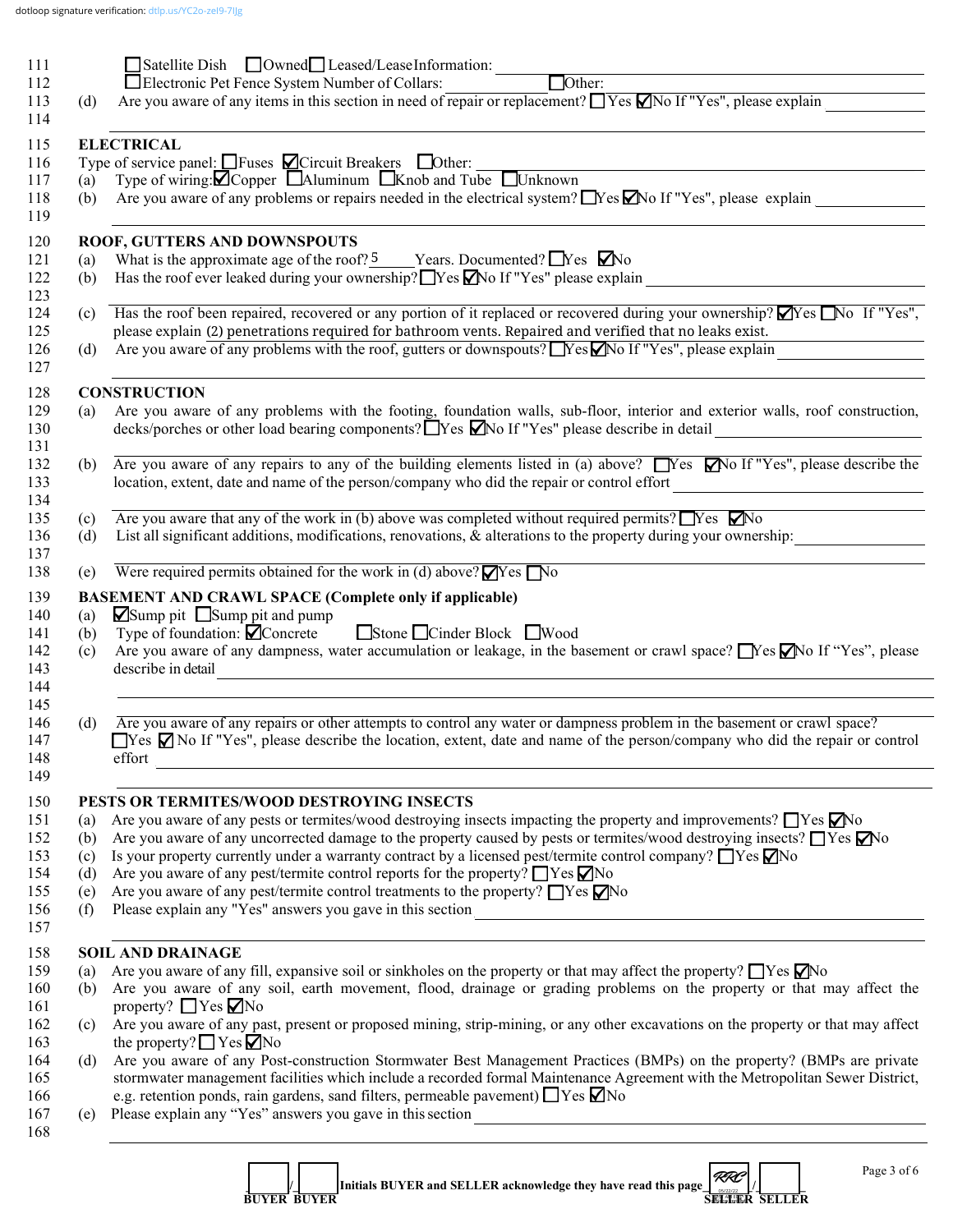| 169 | <b>HAZARDOUS SUBSTANCES/OTHER ENVIRONMENTAL CONCERNS</b> |  |
|-----|----------------------------------------------------------|--|
|-----|----------------------------------------------------------|--|

|     | (a) Lead: (Note: Production of lead-based paint was banned in 1978. See Disclosure of Information and Acknowledgement Lead Based                                                                                                                                |
|-----|-----------------------------------------------------------------------------------------------------------------------------------------------------------------------------------------------------------------------------------------------------------------|
|     | Paint and/or Lead-Based Paint Hazards, form #2049.)                                                                                                                                                                                                             |
|     | (1) Are you aware of the presence of any lead hazards (such as paint, water supply lines, etc.) on the property? $\Box$ Yes $\Box$ No<br>(2) Are you aware if it has ever been covered or removed? $\Box$ Yes $\Box$ No                                         |
|     |                                                                                                                                                                                                                                                                 |
|     | (3) Are you aware if the property has been tested for lead? $\Box$ Yes $\Box$ No If "Yes", please give date performed, type of test and test<br>results                                                                                                         |
|     | results<br>(4) Please explain any "Yes" answers you gave in this section                                                                                                                                                                                        |
|     | (b) Asbestos Materials                                                                                                                                                                                                                                          |
|     | (1) Are you aware of the presence of asbestos materials on the property, such as roof shingles, siding, insulation, ceiling, flooring,<br>pipe wrap, etc.? $\Box$ Yes $\nabla$ No                                                                               |
|     | (2) Are you aware of any asbestos material that has been encapsulated or removed? $\Box$ Yes $\nabla$ No                                                                                                                                                        |
|     | (3) Are you aware if the property has been tested for the presence of asbestos? $\Box$ Yes $\Box$ No If "Yes", please give date performed,<br>type of test and test results                                                                                     |
|     | (4) Please explain any "Yes" answers you gave in this section                                                                                                                                                                                                   |
|     | (c) Mold                                                                                                                                                                                                                                                        |
|     | (1) Are you aware of the presence of any mold on the property? $\Box$ Yes $\Box$ No                                                                                                                                                                             |
|     | (2) Are you aware of anything with mold on the property that has ever been covered or removed? $\Box$ Yes $\Box$ No                                                                                                                                             |
|     | (3) Are you aware if the property has ever been tested for the presence of mold? These $\Box$ No If "Yes", please give date performed,<br>type of test and test results                                                                                         |
|     | type of test and test results<br>(4) Please explain any "Yes" answers you gave in this section                                                                                                                                                                  |
|     | (d) Radon                                                                                                                                                                                                                                                       |
|     | (1) Are you aware if the property has been tested for radon gas? $\Box$ Yes $\Box$ No If "Yes", please give date performed, type of test                                                                                                                        |
|     | and test results                                                                                                                                                                                                                                                |
|     | (2) Are you aware if the property has ever been mitigated for radon gas? $\Box$ Yes $\Box$ No If "Yes", please provide the date and name<br>of the person/company who did the mitigation<br><u> 1980 - Andrea Andrew Maria (h. 1980).</u>                       |
|     | (e) Methamphetamine                                                                                                                                                                                                                                             |
|     | Are you aware if the property is or was used as a lab, production or storage site for methamphetamine or was the residence of                                                                                                                                   |
|     | a person convicted of a crime related to methamphetamine or a derivative controlled substance related thereto?                                                                                                                                                  |
|     | □ YesΩ No If "Yes", Section 442.606 RSMo requires you to disclose such facts in writing, please explain                                                                                                                                                         |
|     | (f) Waste Disposal Site or Demolition Landfill (permitted or unpermitted)                                                                                                                                                                                       |
|     | Are you aware of any permitted or unpermitted solid waste disposal site or demolition landfill on the property? $\Box$ Yes $\Box$ No                                                                                                                            |
|     | If "Yes", Section 260.213 RSMo requires you to disclose the location of any such site on the property. Please provide such                                                                                                                                      |
|     | information.                                                                                                                                                                                                                                                    |
|     | Note: If Seller checks "Yes", Buyer may be assuming liability to the State for any remedial action at the property.                                                                                                                                             |
| (g) | Radioactive or Hazardous Materials                                                                                                                                                                                                                              |
|     | Have you ever received a report stating affirmatively that the property is or was previously contaminated with radioactive<br>material or other hazardous material? $\Box$ Yes $\Box$ No If "Yes", Section 442.055 RSMo requires you to disclose such knowledge |
|     | in writing. Please provide such information, including a copy of such report, if available.                                                                                                                                                                     |
|     | (h) Other Environmental Concerns                                                                                                                                                                                                                                |
|     | Are you aware of any other environmental concerns that may affect the property such as polychlorinated biphenyls (PCB's),                                                                                                                                       |
|     | electro-magnetic fields (EMF's), underground fuel tanks, unused septic or storage tanks, etc.? $\Box$ Yes $\Box$ No If "Yes", please                                                                                                                            |
|     | explain                                                                                                                                                                                                                                                         |
|     | <b>SURVEY AND ZONING</b>                                                                                                                                                                                                                                        |
|     | (a) Are you aware of any shared or common features with adjoining properties? $\Box$ Yes $\Box$ No                                                                                                                                                              |
|     | (b) Are you aware of any rights of way, unrecorded easements, or encroachments, which affect the property? $\Box$ Yes $\Box$ No                                                                                                                                 |
| (c) | Is any portion of the property located within the 100-year flood hazard area (flood plain)? $\Box$ Yes $\Box$ No                                                                                                                                                |
|     | (d) Do you have a survey of the property? $\blacksquare$ Yes $\blacksquare$ No (If "Yes", please attach) Does it include all existing improvements on the                                                                                                       |
|     | property? $\blacksquare$ Yes $\square$ No                                                                                                                                                                                                                       |
|     | (e) Are you aware of any violations of local, state, or federal laws/regulations, including zoning, relating to the property? $\Box$ Yes $\Box$ No<br>(f) Please explain any "Yes" answers you gave in this section                                             |
|     | <u> 1980 - Jan Samuel Barbara, martin da shekara 1980 - An tsara 1980 - An tsara 1980 - An tsara 1980 - An tsara</u>                                                                                                                                            |
|     | Page 4 of 6                                                                                                                                                                                                                                                     |
|     | RRC<br>Initials BUYER and SELLER acknowledge they have read this page<br><b>BUYER BUYER</b><br><b>SELLER SELLER</b>                                                                                                                                             |

 **BUYER BUYER SELLER SELLER**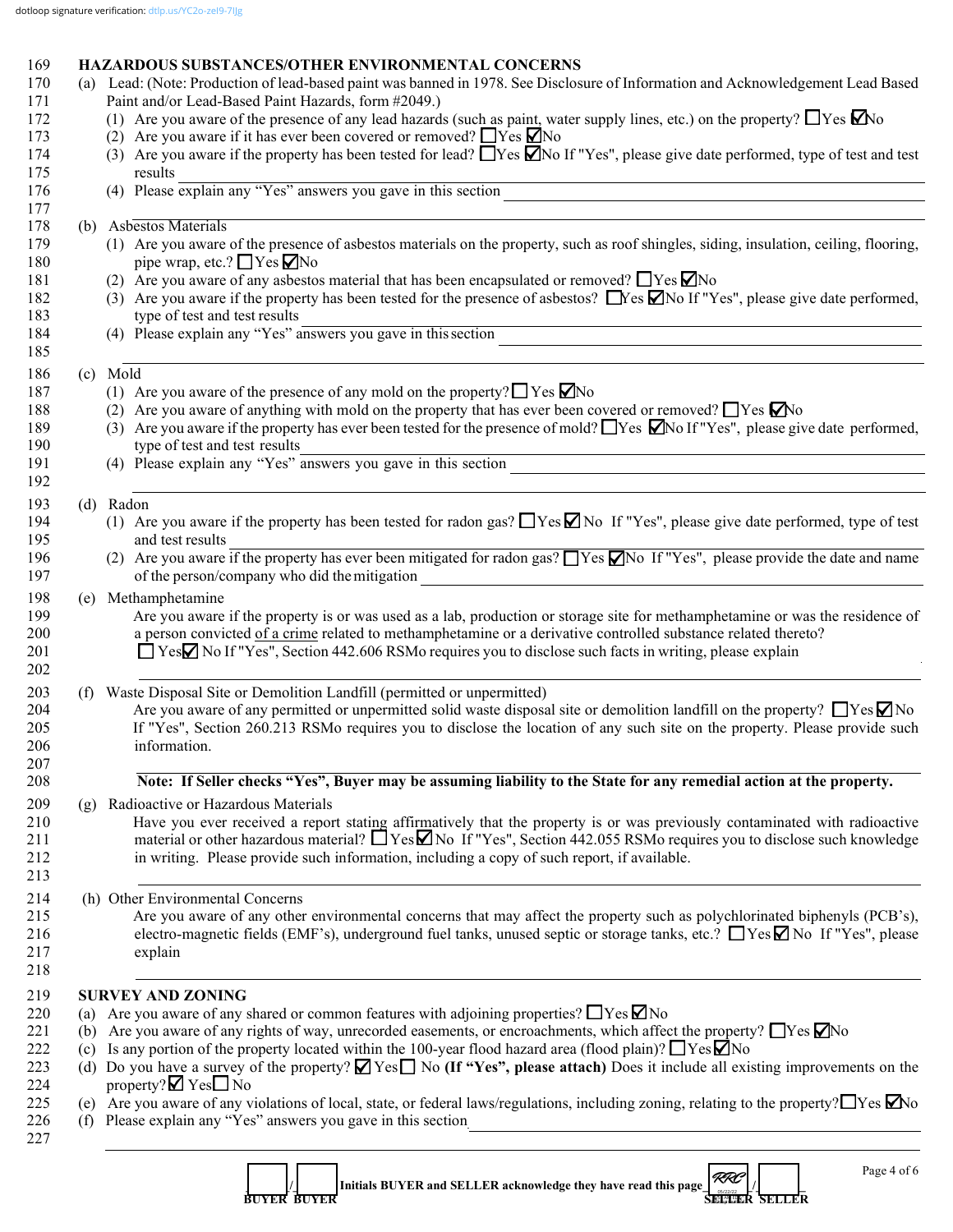### 228 **INSURANCE**

229 Are you aware of any claims that have been filed for damages to the property?  $\Box$  Yes  $\Box$  No If "Yes", please provide the following 230 information: date of claim, description of claim, repairs and/or replacements completed  $231$ 

|     | <b>MISCELLANEOUS</b>                                                                                                                             |
|-----|--------------------------------------------------------------------------------------------------------------------------------------------------|
| (a) | The approximate age of the residence is 111 years. The Seller has occupied the property from Nov - 2021<br>to Present                            |
| (b) | Has the property been continuously occupied during the last twelve months? $\Box$ Yes $\Box$ No If "No", please explainProperty was              |
|     | not livable prior to my purchase. Extensive renovations took place over the last 6 months.                                                       |
| (c) | Is the property located in an area that requires any compliance inspection(s) including municipality, conservation, fire district or             |
|     | any other required governmental authority? $\blacksquare$ Yes $\blacksquare$ No If "Yes", please explain                                         |
|     |                                                                                                                                                  |
| (d) | Is the property located in an area that requires any specific disclosure(s) from the city or county? $\Box$ Yes $\Box$ No If "Yes", please       |
|     | explain                                                                                                                                          |
| (e) | Is the property designated as a historical home or located in a historic district? $\blacksquare$ Yes $\blacksquare$ No If "Yes", please explain |
|     |                                                                                                                                                  |
| (f) | Is property tax abated? $\Box$ Yes $\Box$ No Expiration date<br>Attach documentation from taxing authority.                                      |
| (g) | Are you aware of any pets having been kept in or on the property? TYes No If "Yes" please explain                                                |
|     |                                                                                                                                                  |
| (h) | Is the Buyer being offered a protection plan/home warranty at closing at Seller's expense? $\Box$ Yes $\Box$ No (If "Yes", please attach)        |
| (i) | Are you aware of any inoperable windows or doors, broken thermal seals, or cracked/broken glass? $\Box$ Yes $\Box$ No                            |
| (1) | Are you aware if carpet has been laid over a damaged wood floor? $\Box$ Yes $\Box$ No                                                            |
| (k) | Are you aware of any existing or threatened legal action affecting the property? $\Box$ Yes $\Box$ No                                            |
| (1) | Are you aware of any consent required of anyone other than the signer(s) of this form to convey title to the property? $\Box$ Yes $\Box$ No      |
| (m) | Please explain any "Yes" answers you gave for $(i)$ , $(j)$ , $(k)$ , or $(l)$ above                                                             |
|     |                                                                                                                                                  |

# 255 **Additional Comments:**

| 256 |  |  |  |
|-----|--|--|--|
| 257 |  |  |  |
| 258 |  |  |  |
| 259 |  |  |  |
| 260 |  |  |  |

261 Seller attaches the following document(s):